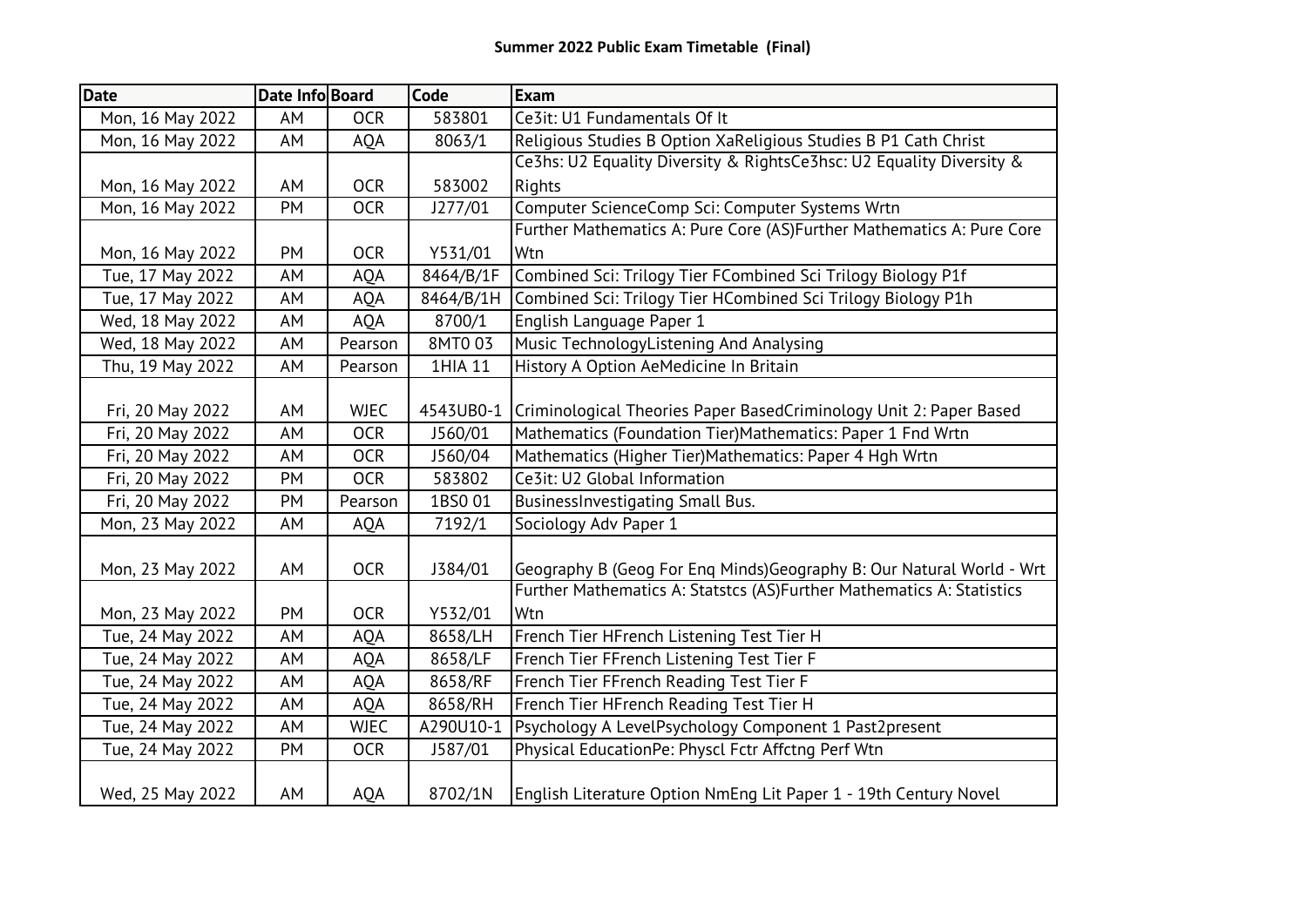| Wed, 25 May 2022 | AM | <b>AQA</b>  | 8702/1M   | English Literature Option NmEng Lit Paper 1 - Modern Prose / Drama     |
|------------------|----|-------------|-----------|------------------------------------------------------------------------|
| Wed, 25 May 2022 | AM | <b>AQA</b>  | 7702/1    | English Language Adv Paper 1                                           |
| Wed, 25 May 2022 | AM | <b>AQA</b>  | 8702/1P   | English Literature Option PmEng Lit Paper 1 - Poetry Anthology         |
| Wed, 25 May 2022 | PM | <b>WJEC</b> | A510U10-1 | Business A LevelBusiness Component 1 Opportunities                     |
|                  |    |             |           | Hist A: Origins, Grwth British EmpreHist A: Origns, grwth Brtsh Empre  |
| Thu, 26 May 2022 | AM | <b>OCR</b>  | Y311/01   | Wrtn                                                                   |
|                  |    |             |           | Further Math A: Discrete Maths (AS)Further Mathematics A: Dscr Mths    |
| Thu, 26 May 2022 | PM | <b>OCR</b>  | Y534/01   | Wtn                                                                    |
| Thu, 26 May 2022 | PM | <b>OCR</b>  | H555/01   | Physical EducationPe: Physlgcl Fctr Afct Perf Wtn                      |
| Thu, 26 May 2022 | PM | Pearson     | 9MT003    | Music TechnologyListening And Analysing                                |
| Thu, 26 May 2022 | PM | <b>AQA</b>  | 8063/2A   | Religious Studies B Option XaReligious Studies B P2-b Themes           |
| Thu, 26 May 2022 | PM | AQA         | 7408/1    | Physics Adv (Astrophysics) Physics Adv Paper 1                         |
| Thu, 26 May 2022 | PM | AQA         | 8063/2Y   | Religious Studies B Option YaReligious Studies B P2-a Judaism          |
| Fri, 27 May 2022 | AM | <b>OCR</b>  | H481/01   | Geography - OCR RepositoryGeography: Physical Systems Wrtn             |
| Fri, 27 May 2022 | AM | <b>AQA</b>  | 8464/C/1F | Combined Sci: Trilogy Tier FCombined Sci Trilogy Chemistry P1f         |
| Fri, 27 May 2022 | AM | <b>AQA</b>  | 8464/C/1H | Combined Sci: Trilogy Tier HCombined Sci Trilogy Chemistry P1h         |
| Fri, 27 May 2022 | PM | <b>OCR</b>  | J277/02   | Computer ScienceComp Sci: Comp Thnk Algrthm Prgrm Wtn                  |
| Mon, 06 Jun 2022 | PM | <b>AQA</b>  | 7702/2    | English Language Adv Paper 2                                           |
| Mon, 06 Jun 2022 | PM | Pearson     | 8MT004    | Music TechnologyProducing And Analysing                                |
| Mon, 06 Jun 2022 | PM | Pearson     | 8MT0 41   | Music TechnologyWritten Paper                                          |
| Tue, 07 Jun 2022 | AM | <b>OCR</b>  | J560/05   | Mathematics (Higher Tier)Mathematics: Paper 5 Hgh Wrtn                 |
| Tue, 07 Jun 2022 | AM | <b>OCR</b>  | J560/02   | Mathematics (Foundation Tier)Mathematics: Paper 2 Fnd Wrtn             |
| Tue, 07 Jun 2022 | AM | Pearson     | 9SP0 01   | SpanishListen, read. & Translation                                     |
| Tue, 07 Jun 2022 | AM | <b>AQA</b>  | 7712/1    | English Lit A Adv Option AEnglish Literature A Adv P1                  |
| Tue, 07 Jun 2022 | PM | AQA         | 7192/2    | Sociology Adv Paper 2                                                  |
| Tue, 07 Jun 2022 | PM | <b>OCR</b>  | H240/01   | Mathematics AMaths A: Pure Mathematics Wtn                             |
|                  |    |             |           |                                                                        |
| Tue, 07 Jun 2022 | PM | <b>OCR</b>  | J384/02   | Geography B (Geog For Eng Minds) Geography B: People And Society - Wrt |
| Wed, 08 Jun 2022 | AM | <b>AQA</b>  | 8702/2    | English LiteratureEng Lit Paper 2                                      |
| Wed, 08 Jun 2022 | AM | <b>WJEC</b> | A290U20-1 | Psychology A LevelPsychology Component 2 Investigating                 |
| Wed, 08 Jun 2022 | PM | <b>OCR</b>  | H481/02   | Geography - OCR RepositoryGeography: Human Interactions Wrtn           |
| Thu, 09 Jun 2022 | AM | <b>OCR</b>  | H573/01   | Religious Studies Option ARel Stud: Philosophy Of Religion Wtn         |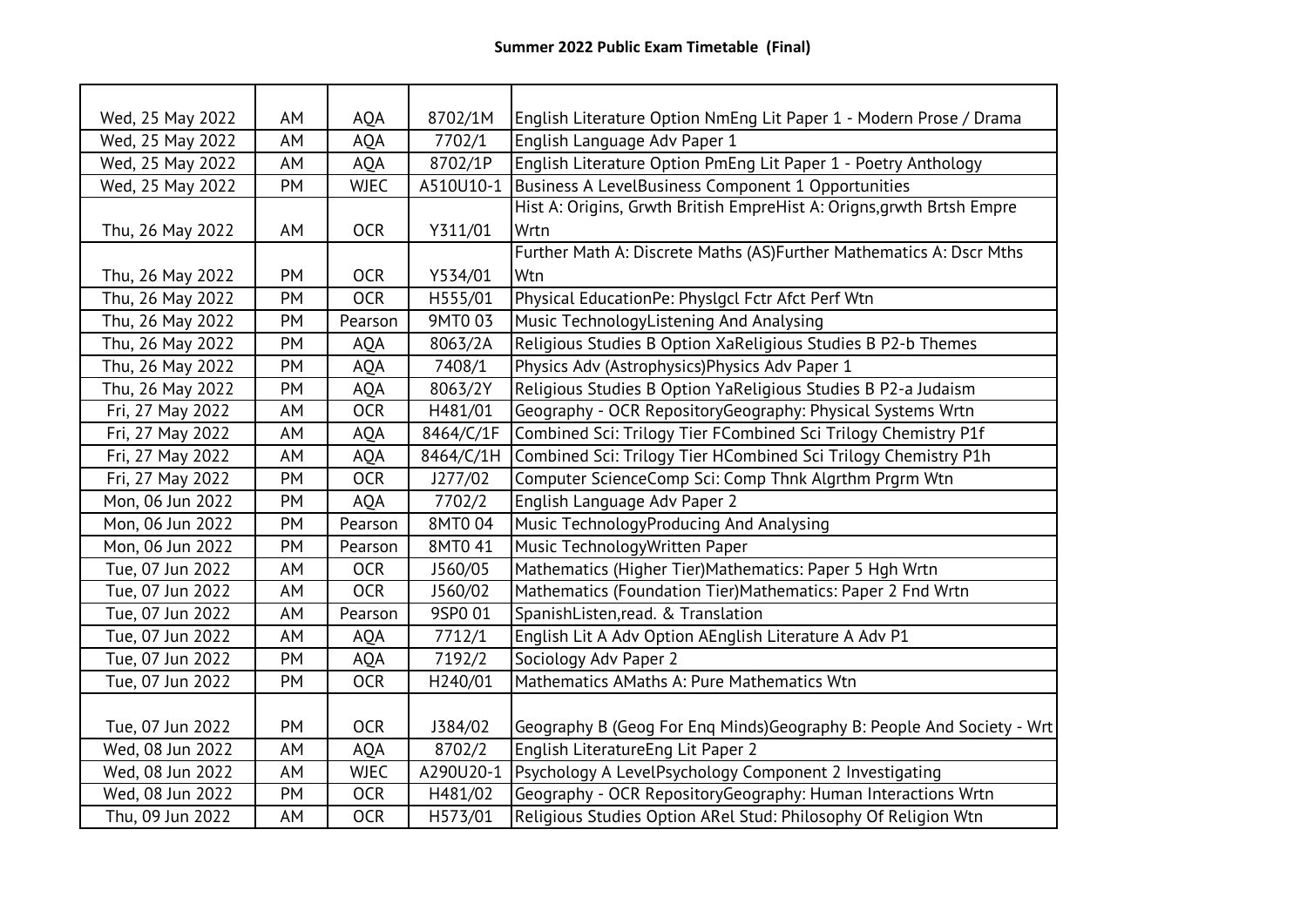| Thu, 09 Jun 2022 | AM | <b>WJEC</b> |           | A510U20-1 Business A LevelBusiness Component 2 Analysis & Strat           |
|------------------|----|-------------|-----------|---------------------------------------------------------------------------|
|                  |    |             |           |                                                                           |
| Thu, 09 Jun 2022 | AM | <b>WJEC</b> |           | 4543UD0-1 Crime and Punishment Paper BasedCriminology Unit 4: Paper Based |
| Thu, 09 Jun 2022 | AM | Pearson     | 1HIA 31   | History A Option AnWeimar & Nazi Germany                                  |
| Thu, 09 Jun 2022 | PM | <b>AQA</b>  | 8464/P/1F | Combined Sci: Trilogy Tier FCombined Sci Trilogy Physics P1f              |
| Thu, 09 Jun 2022 | PM | <b>AQA</b>  | 7402/1    | Biology Adv Paper 1                                                       |
| Thu, 09 Jun 2022 | PM | <b>AQA</b>  | 8464/P/1H | Combined Sci: Trilogy Tier HCombined Sci Trilogy Physics P1h              |
| Fri, 10 Jun 2022 | AM | AQA         | 8700/2    | English Language Paper 2                                                  |
| Fri, 10 Jun 2022 | AM | Pearson     | 9MT0 04   | Music TechnologyProducing And Analysing                                   |
| Fri, 10 Jun 2022 | AM | Pearson     | 9MT0 41   | Music TechnologyWritten Paper                                             |
| Fri, 10 Jun 2022 | AM | <b>OCR</b>  | H555/02   | Physical EducationPe: Psychlgcl Fctr Afct Perf Wtn                        |
| Fri, 10 Jun 2022 | AM | <b>OCR</b>  | Y102/01   | History A: Anglo-saxon England Wrtn                                       |
| Fri, 10 Jun 2022 | PM | AQA         | 7408/2    | Physics Adv (Astrophysics) Physics Adv Paper 2                            |
| Fri, 10 Jun 2022 | PM | <b>OCR</b>  | 1587/02   | Physical EducationPe: Socio-ctrl Issues Sprt Psych Wtn                    |
| Mon, 13 Jun 2022 | AM | <b>OCR</b>  | J560/06   | Mathematics (Higher Tier)Mathematics: Paper 6 Hgh Wrtn                    |
| Mon, 13 Jun 2022 | AM | <b>AQA</b>  | 7192/3    | Sociology Adv Paper 3                                                     |
| Mon, 13 Jun 2022 | AM | AQA         | 7405/1    | Chemistry Adv Paper 1                                                     |
| Mon, 13 Jun 2022 | AM | <b>OCR</b>  | J560/03   | Mathematics (Foundation Tier)Mathematics: Paper 3 Fnd Wrtn                |
| Mon, 13 Jun 2022 | PM | <b>AQA</b>  | ASC1      | Applied Science Unit 1                                                    |
| Mon, 13 Jun 2022 | PM | <b>OCR</b>  | H446/01   | Computer Science OCR RepComp Sci: Computer Systems Wrtn                   |
|                  |    |             |           | Creative Imedia: Preproduction SkillsCreative Imedia: Preprdctn Skills    |
| Mon, 13 Jun 2022 | PM | <b>OCR</b>  | R081/01   | Wtn                                                                       |
| Mon, 13 Jun 2022 | PM | Pearson     | 1BS002    | <b>Building A Business</b>                                                |
|                  |    |             |           |                                                                           |
| Tue, 14 Jun 2022 | AM | <b>OCR</b>  | J384/03   | Geography B (Geog For Eng Minds) Geography B: Gegrphcal Explrtn - Wrt     |
| Tue, 14 Jun 2022 | AM | <b>OCR</b>  | H573/02   | Religious Studies Option ARel Stud: Religion And Ethics Wtn               |
| Tue, 14 Jun 2022 | PM | <b>OCR</b>  | H240/02   | Mathematics AMaths A: Pure Mthmtcs Stats Wtn                              |
| Wed, 15 Jun 2022 | AM | <b>AQA</b>  | 8464/B/2F | Combined Sci: Trilogy Tier FCombined Sci Trilogy Biology P2f              |
| Wed, 15 Jun 2022 | AM | <b>AQA</b>  | 8464/B/2H | Combined Sci: Trilogy Tier HCombined Sci Trilogy Biology P2h              |
| Wed, 15 Jun 2022 | PM | Pearson     | 1DT0 1B   | Design And Technology Option BPapers And Boards                           |
| Thu, 16 Jun 2022 | AM | <b>AQA</b>  | ASC3      | Applied Science Unit 3                                                    |
| Thu, 16 Jun 2022 | AM | Pearson     | 1HIA B4   | History A Option AdEarly Elizabethan                                      |
| Thu, 16 Jun 2022 | AM | <b>WJEC</b> | A290U30-1 | Psychology A LevelPsychology Component 3 Real World                       |